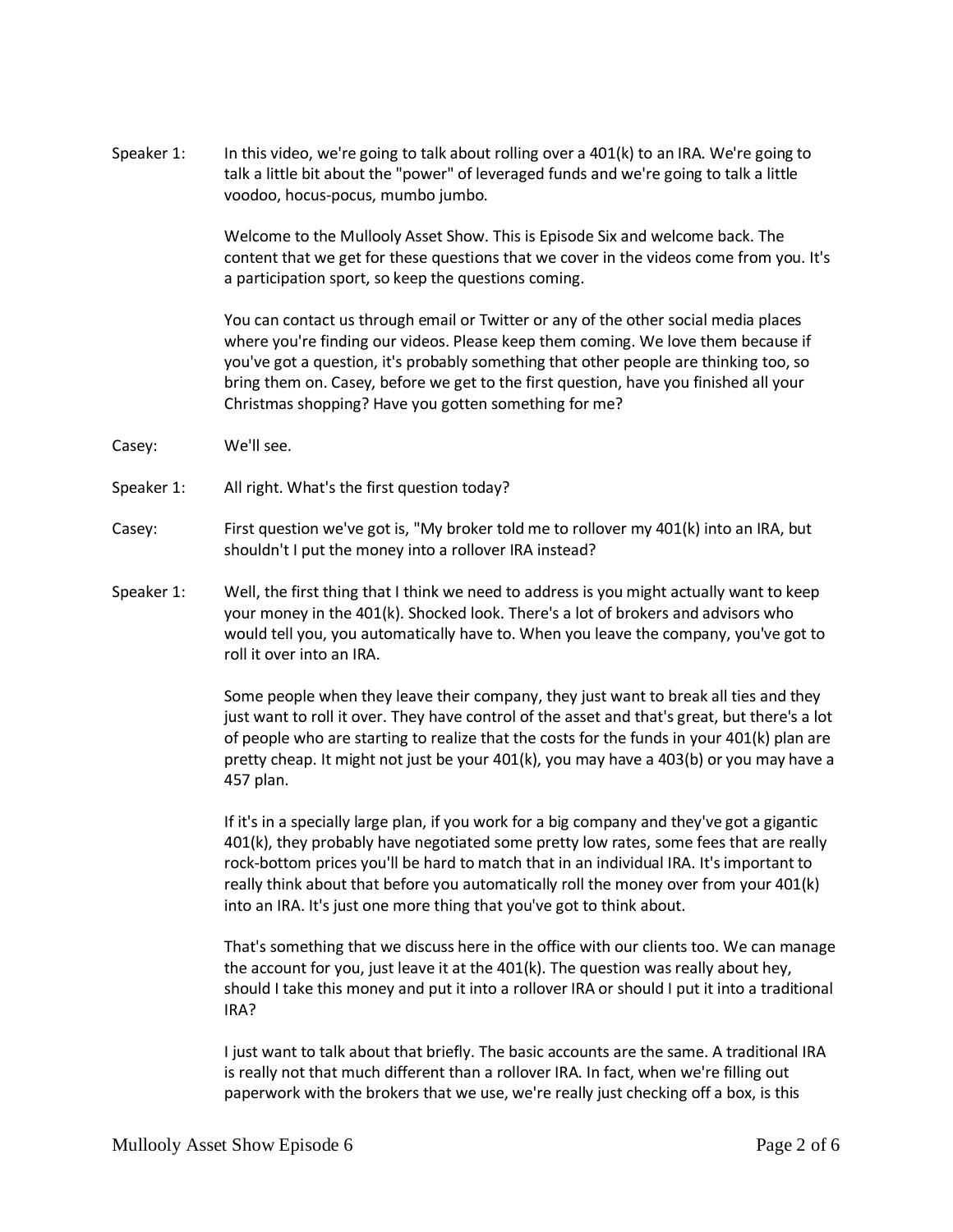going to be a Roth IRA, a rollover IRA, or a traditional IRA?

Here is where the difference comes into play. You would use a rollover IRA if you're planning on taking the money from that 401(k), parking it somewhere for a short while, and then bouncing that money into your new company, 401(k). That's when you would use a rollover IRA.

If you're not planning on moving that money back into a new company plan, then just roll it over. If you're going to roll it over, just go into a traditional IRA. The reason why they created the rollover IRA in the first place is this. You're okay in most cases taking the money from your 401(k), putting it into a rollover IRA, and then moving it into your new company plan.

When you put money from your old 401(k) into a traditional IRA, remember a traditional IRA you can make those annual contributions each year. When you start commingling your 401(k) assets with money where you're making contributions, now you've kind of locked yourself out from rolling that money again in the future into a new company plan. A little confusing but just understand if you're leaving work and not going to work again, and you're going to roll it over, just put the money into a traditional IRA.

If you think you might somewhere down the road bounce that into a new company retirement plan, a new 401(k), then it should go into a rollover, because you can't commingle contributions with rollover money and then plan on rolling it over again. Okay, I need a break because I'm really tongue-tied after saying that so many times. Casey, please give me something else to talk about.

- Casey: Next question is, "Do you know much about the story going around about leverage funds possibly getting shut down?"
- Speaker 1: Yeah, and thanks for that question, Casey. We have heard and read stories that these leveraged funds may be getting shut down. It may be all of the leveraged funds, but it sounds like, at least what we know now at the time that we're putting this video together, that it may be the extreme leveraged funds that they're talking about addressing.

For two main reasons. The first one being the costs that are involved. They're kind of expensive, but the more important reason is that the folks who are getting involved in these things may not have the education or the understanding how these leveraged funds actually work.

We're talking about a triple leveraged fund. Now, it can go triple leveraged up and triple leveraged down. If you think, for instance, you think that Dow Jones is going to be going up a lot today, technically you could buy the triple leveraged Dow Jones index and place your bets. If you think the market is going down a lot today, you could buy the triple inverse leveraged fund and try and place your bets that way.

The bigger problem is that most folks who get involved in this don't really understand it.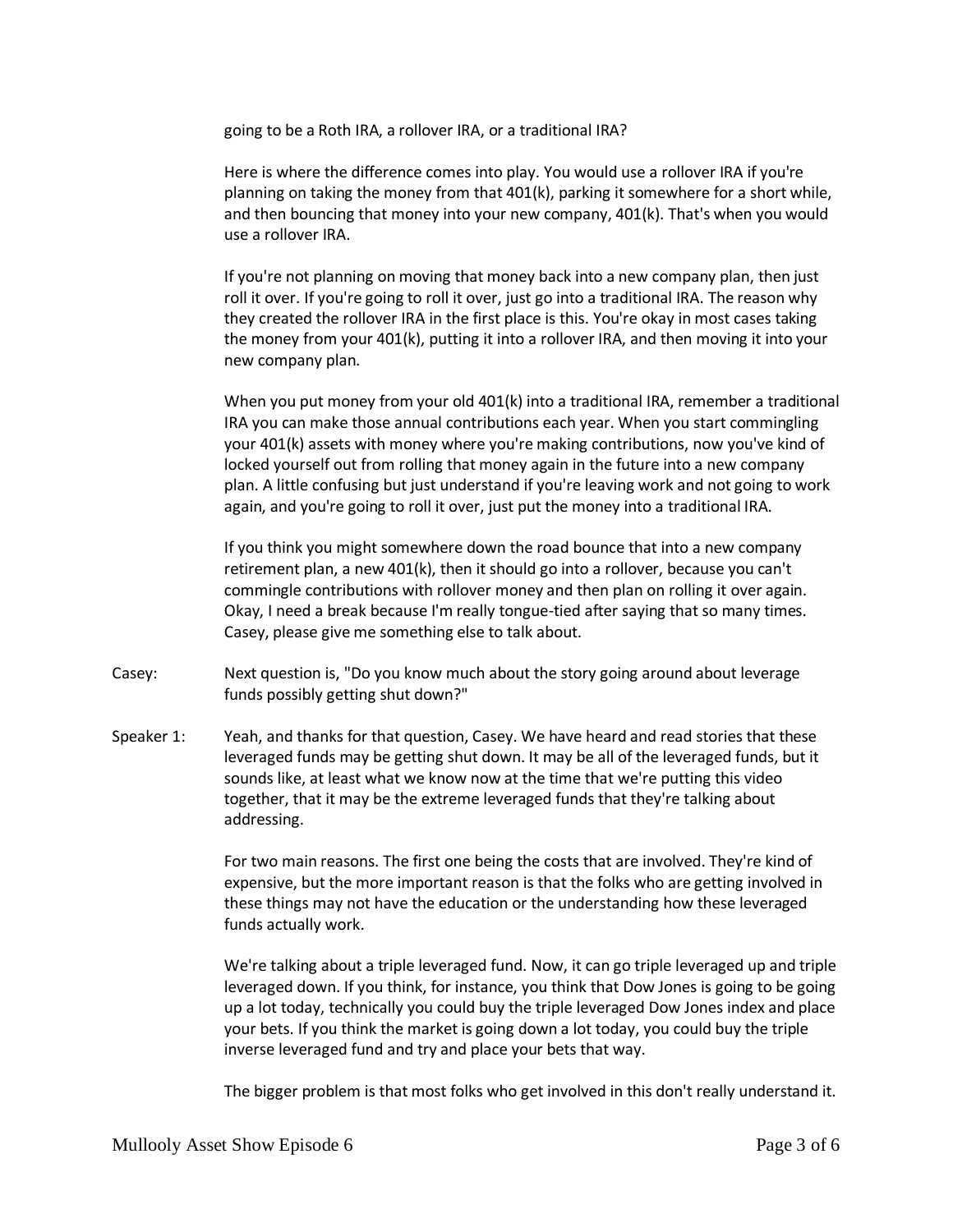In a lot of brokerage firms, where your broker is placing an order for you or an advisor is placing an order for you, the advisor or the broker can't even place those orders anymore. They just won't let them in some cases, so we have a lot of individual investors who are going online and trying to do it themselves.

What they may not understand is that it's triple the leverage for today only. Some of the conversations that we've had with people are, "I've been in this leveraged fund for six months and actually the index underneath it has gone up, but I haven't made any money." That's because it resets every single day.

I'm skipping a lot of math to answer this question, but you need to understand that this is a daily mover. If you think the index underneath it is going to be moving today like you could buy these leveraged funds on the Dow Jones, on the S&P 500. You can also buy triple leveraged funds on things like crude oil or gasoline futures.

There's a lot of things that you can do these crazy bets on, but it's a daily move. The idea is you buy it in the morning and you sell it before the market closes. Some folks have been in some of these leveraged funds, these over-leveraged extreme leveraged funds, for weeks and months at a time, and when the dust finally settles, they're looking and they're saying, "I didn't make any money with this."

My angle on this is I think they want to curb these triple leveraged funds, because it really encourages speculation and not really investing. There's more to come on this. I don't think we've had any kind of resolution yet, but watch for more news on these leveraged funds. Casey, what else do you have for us today?

- Casey: Next up we have someone who wants to know, "Why do you use charts? I've heard people refer to technical analysis as voodoo?"
- Speaker 1: It's true, there's people that call technical analysis voodoo. In fact, a few years ago Jim Cramer on his TV show called technical analysis voodoo, hocus-pocus, mumbo jumbo. I was a fundamental guy who then strayed to the other side, to technical analysis.

In fact, when I got started in the business, we had to be in the office early like before 7:30 to hear the analysts call from New York. They would talk about how they were upgrading or downgrading a stock or they were initiating coverage on a company. That was proprietary information.

We then had a couple of hours to call our clients and line up positions before anyone else heard that there was an upgrade going on at a particular company. A lot of times we would see a stock going up and we'd find out at 2:00 or 3:00 in the afternoon, the reason why it's up today is because some analyst at another firm upgraded the stock and all the brokers of the company bought it.

One day though, I'm driving to work. It's probably 1997, 1998 I'm driving to work, I'm listening to the radio and they say, "Well, over at this firm they upgraded the stock." That was my firm, and it must have happened overnight. All of the proprietaryness, is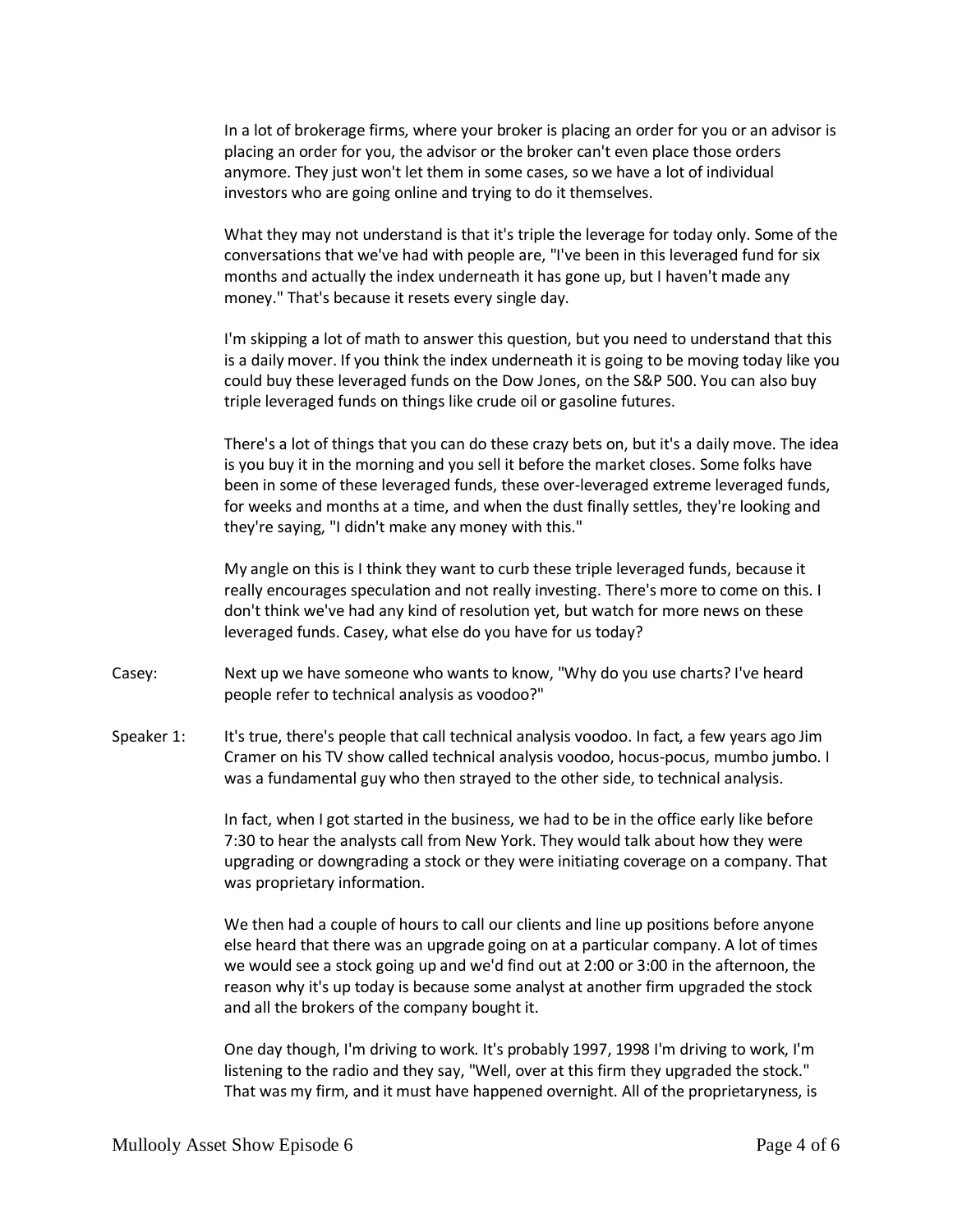that a word? All of that just went right out the window.

There was no more edge to having fundamental analysis, because the internet just kind of destroyed any kind of proprietary fundamental work being done. Then it really became a question of, well, if all fundamental analysis is the same, then you should use things like P/E ratios, right?

When your price-earnings ratio was down at a certain level you buy something, and when it gets to this level you should sell it, right? Or when the market is going up, P/Es expand and go to this number. I mean then anybody who could do simple division should be a millionaire. It just didn't make sense.

The other thing that always bothered me is that firms can always seem to go back and rewrite history. They could go back and say, "We're restating our earnings for the previous quarter or the previous year." The numbers were faulty.

The beauty about technical analysis, and we use point and figure charts as our technical analysis. We get them from our friends at Dorsey Wright. The beauty of point and figure charts is that they are driven by price. The only thing that matters on the chart is the price and then we're looking for a trend. Is it trending up? Is it trending down?

Now, think about this. If the only thing that matters is price, then people are buying and selling for whatever reason. There's just X's and O's on the charts. There's nothing that says here's where the company's CEO ran away with the money, here's where they changed interest rates, here's where they went into a recession. Nothing like that.

Those prices are going up every day based on people's buying and selling patterns, that's it. People could be buying because they are hopeful that something is going to work. They could be a mutual fund making a big position move. They could be people trading on inside information. If there's enough buyers of anything, the price is going to go up.

That doesn't matter if it's stocks, bonds, or food at the grocery store. If there's enough buyers, prices will rise. If there's enough sellers, prices are going to go down. We're not ever going to get in at the exact bottom or at the exact top, but we're going to be able to spot these trends.

What I really like about technical analysis is that it helps stack the odds in our favor. We're looking for charts that have positive trends. We're looking for charts that have multiple buy signals. We're looking for stocks that have good relative strength. We're looking for stocks that are in the right kind of sectors, the sectors that are moving up.

We want to stack the odds in our favor. Don't misunderstand, charts can't predict the future. They're not perfect, because things do happen. What we're really trying to do is reduce the odds of a disaster and stack the odds in our favor.

That was a really long answer to a short question. I think it's a great question and I'm